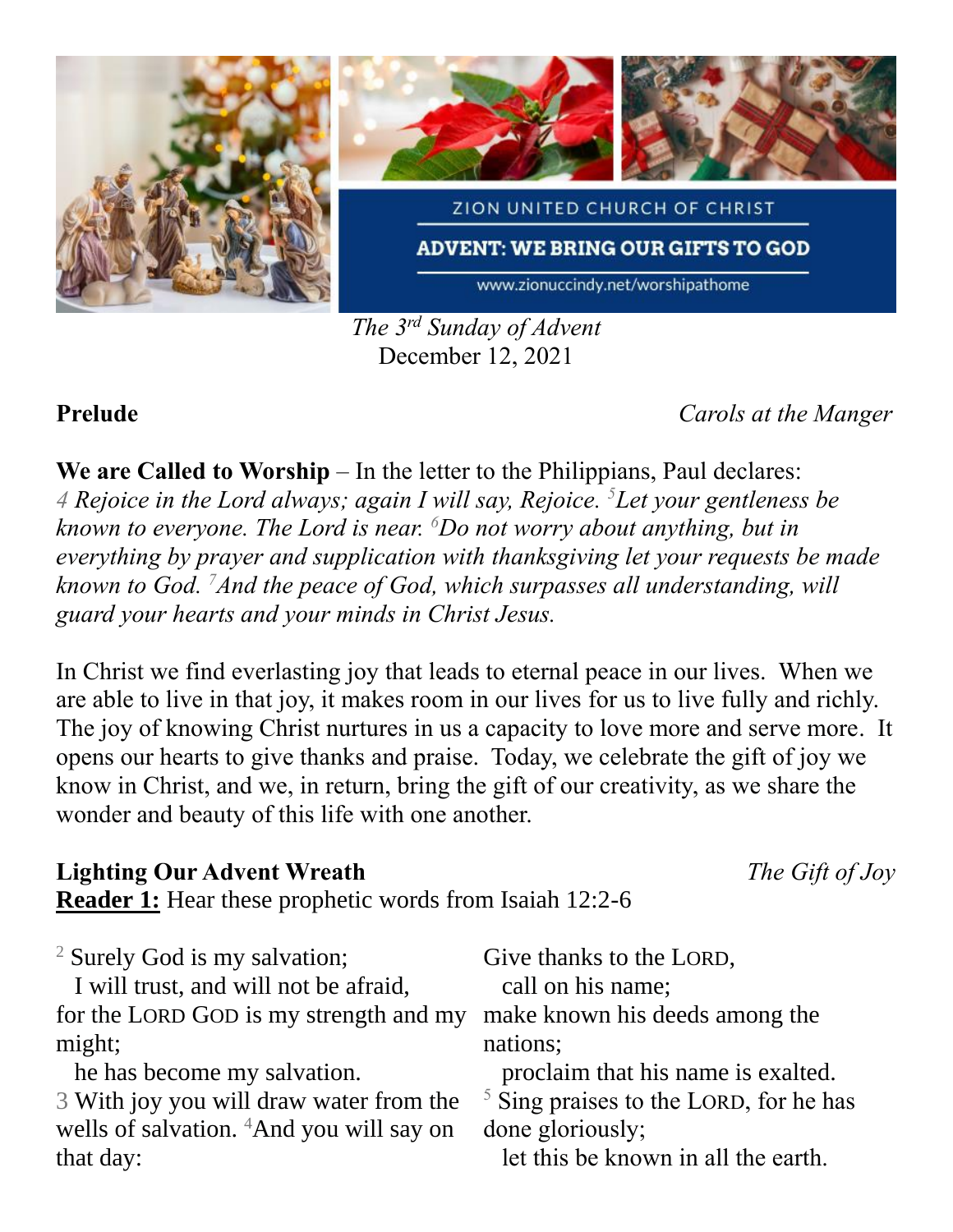$6$  Shout aloud and sing for joy, O royal Zion,

 for great in your midst is the Holy One of Israel.

**Reader 2:** If you're happy and you know it, clap our hands!

**Reader 1:** We can easily clap in this shared space. Deep down, though, we wonder:

**Reader 2:** Are we happy? We're tempted to put on our happy faces for the sake of others

**Reader 1:** and we work hard to make sense of it in the face of so much struggle.

**Reader 2:** Happiness is fleeting. Joy, however, is our birthright!

**Reader 1:** The One we await embodies the inherent joy that's already ours.

**Reader 2:** No one can take it from us, so we can actually "rejoice in the Lord always!"

**Reader 1:** We can express joy in our laughter, relationships, work, and play

**Reader 2:** We can express joy in our breathing and living, doing and being.

**Reader 1:** Rejoice! Joy is ours always and in all things.

(Reader 2 lights the *PINK* Advent candle)

**Reader 2:** Good news, great joy, all the people!

**Reader 1:** We are joy-filled and eager!+

## **Sharing Our Joys and Concerns**

*You are welcome to send prayer requests to Pastor Sarah. Spend a few moments connecting with God and lifting up your prayers.*

## **A Time of Prayer**

**The Lord's Prayer** (unison)—Our Father, who art in heaven, hallowed be thy name, thy kingdom come, thy will be done, on earth as it is in heaven. Give us this day our daily bread. And forgive us our debts, as we forgive our debtors. And lead us not into temptation, but deliver us from evil. For thine is the kingdom, and the power, and the glory, forever. Amen.

### **Christmas Pageant—The Gift of Joy**

In response to the joy we know in Christ, so often we can't help but lift up our hearts in praise. When we let the joy of Christ sink deeply into our spirits, we can't help but burst forth into song. The gift of creativity allows us to share our joy with one another. It allows us to find wonderful ways to say "thank you" to our great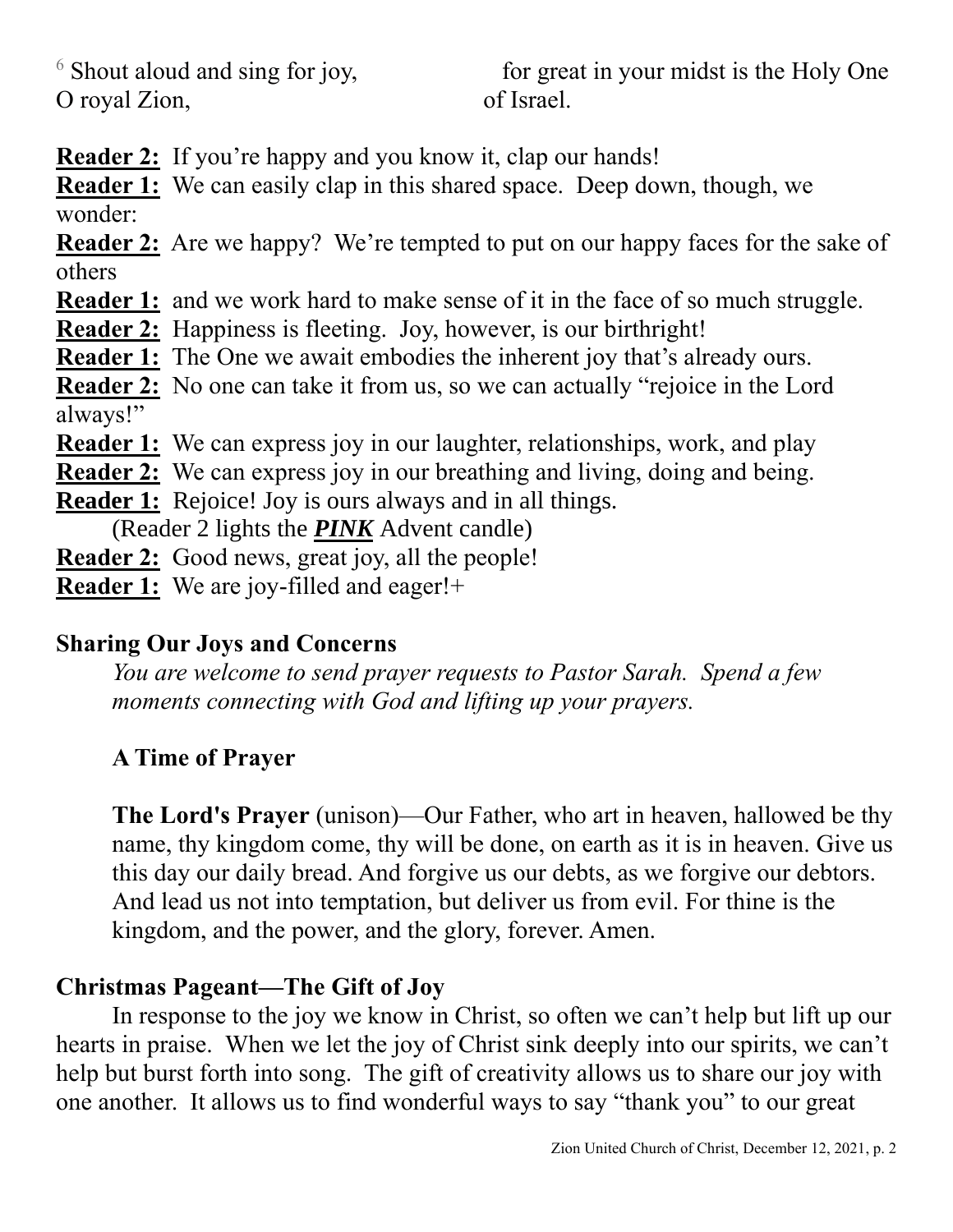Creator God. Through poetry and song, through painting and mosaic, through crafting and laughing, through play and pageant, God has gifted us with talents and abilities that allow us to bring glory to God. We have some special folks today who are going to do just that for our Christmas Pageant.

*O Come, O Come, Emmanuel One-Rehearsal Christmas Play Adapted and written by Susan Lukey* Thank you to Mindy Murphy for directing our pageant and to all of our participants!

# **We Respond to God's Word with Our Giving**

**Invitation—** Imagine the joy we can incite with the gifts we're called to share! What little we have becomes a lot when we bring it together and pour our offerings into the ministries we support…Through our giving, we can be messengers of the Good News, rekindling joy to all the people…We cheerfully open our wallets, purses, apps, and hearts to give what God has first gifted to us.+

**Angel Tree Gifts**—A few weeks ago we learned of a Franklin Township family that went through a devastating loss—a father lost during a routine surgery, leaving behind three teenage boys and a wife. Then just a few days later, a woman called the church wondering if we were offering any assistance for Christmas gifts this year. After being injured at work, she wondered how she would put Christmas dinner on the table and gifts under the tree. Through your generosity, we found simply ways we could share our love with these neighbors. Thank you to all who were able to participate in Round 2 of our Angel Tree this year, sharing the love and the light of this season.

**December Benevolence**— The Christmas Fund has been caring for active and retired clergy and lay employees of the United Church of Christ for over 100 years, providing emergency grants, supplementation of small annuities and health premiums, and Christmas "Thank You" gift checks each December to our lowerincome retirees. United Church of Christ congregations and members have blessed the Christmas Fund with their generosity for many years. This year, your care and compassion will be especially appreciated by those servants of the church who are facing a time of need.